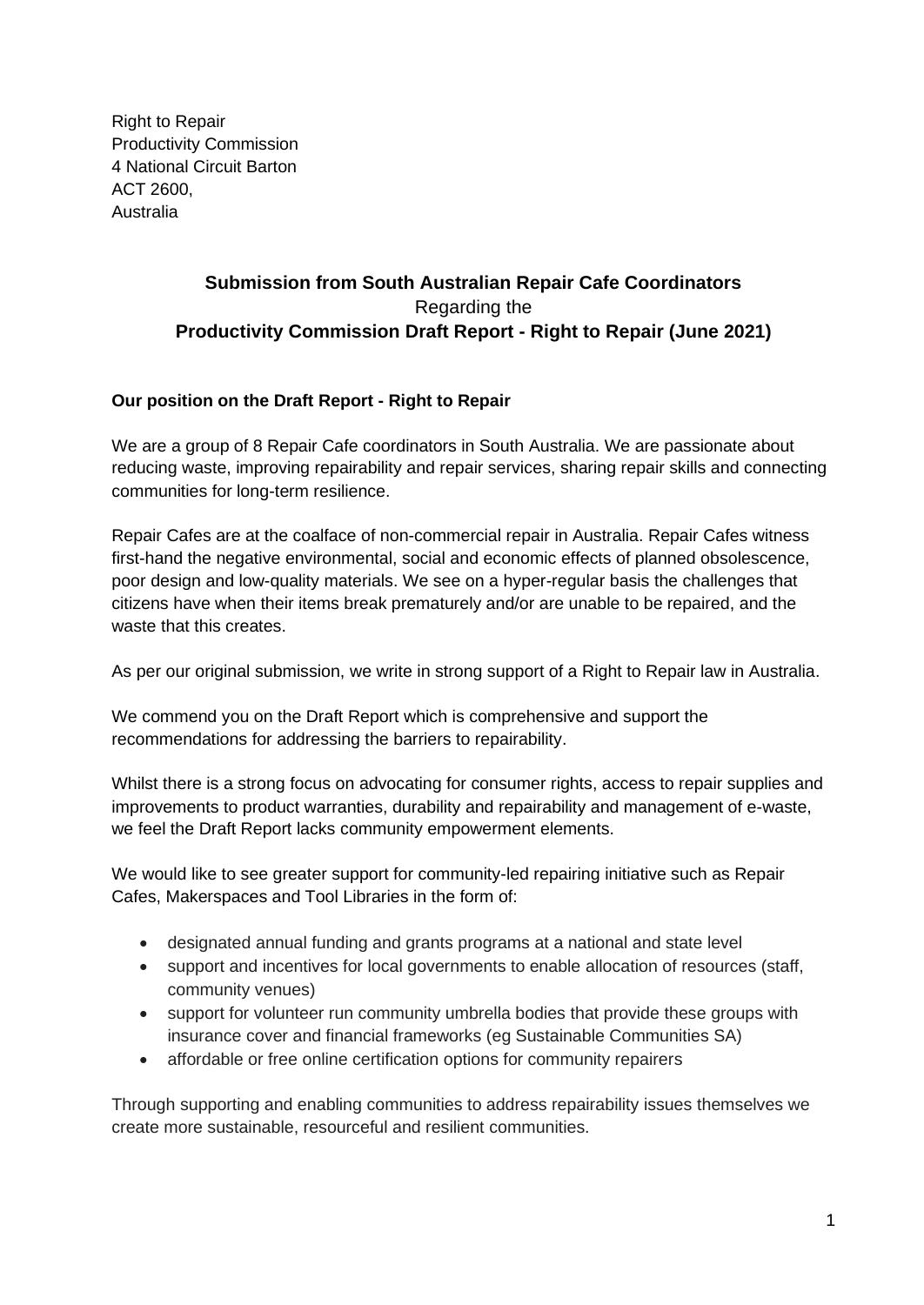Additionally, repairability is also about ensuring that products are designed so that faults can be identified. This is one of the major barriers to community-led repair initiatives.

Thank you for your consideration and for doing what is required to ensure circular economy, long term sustainability and environmental stewardship.

Please do not hesitate to get in touch with us if further information is needed.

Yours sincerely, SA Repair Cafe Coordinators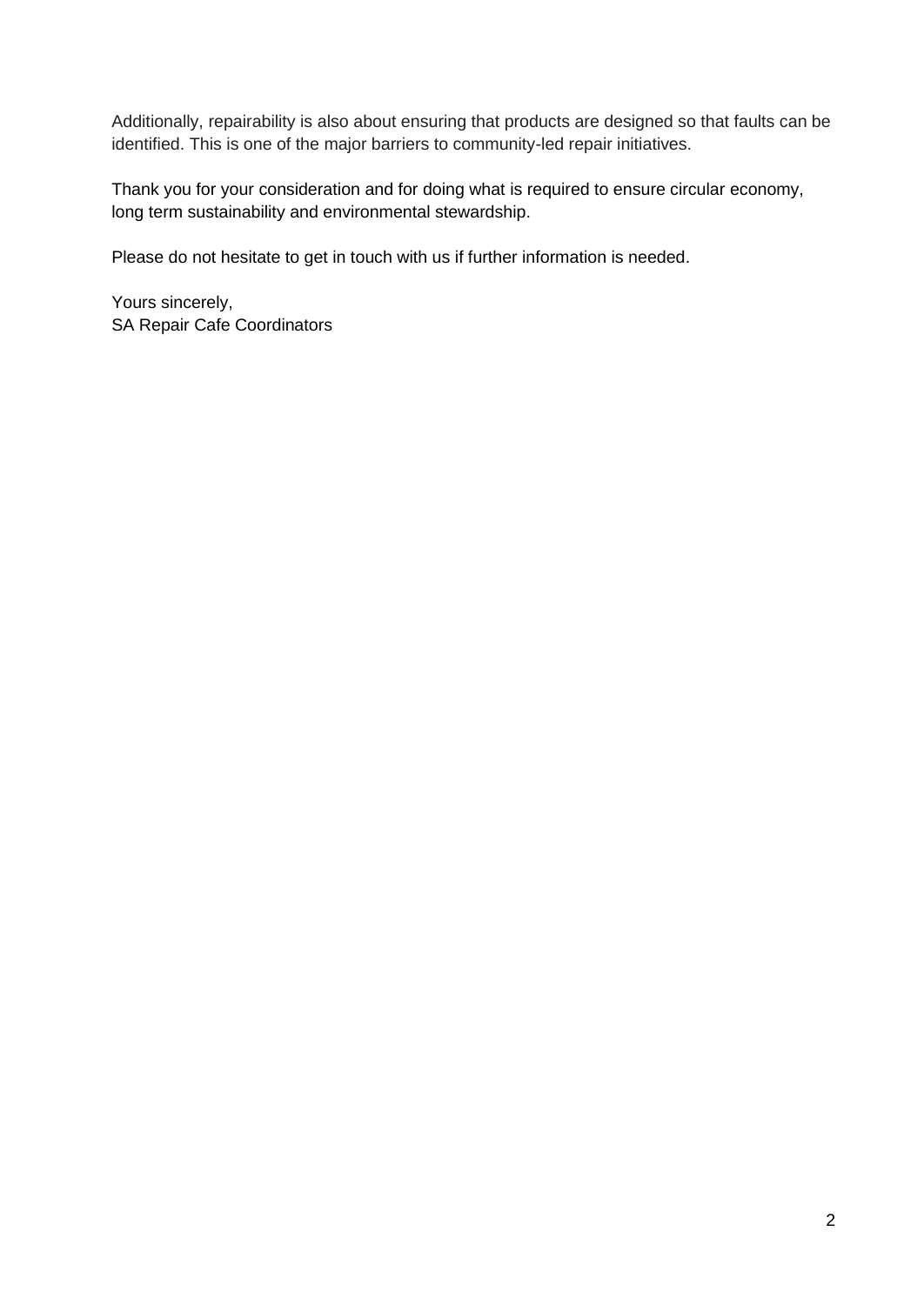## **APPENDIX**

#### **Who are we?**

We are a group of 8 Repair Cafe coordinators in South Australia. We are passionate about reducing waste, improving repairability and repair services, sharing repair skills and connecting communities for long-term resilience.

Each Repair Cafe has up to 40 volunteers each (including expert repairers and supporting volunteers) and is visited by hundreds of community members per year. Combined, we host 60- 70 repair sessions annually across metropolitan Adelaide. Some Repair Cafes are connected with a local council, community centre or environment organisation, others are fully independent.

The following submission is given on behalf of all of the coordinators of these 8 Repair Cafes:

Ruby Wake and Rose Dunne **Unley Repair Café**  www.facebook.com/unleyrepaircafe/

Sophie Kavoukis and Sue Lloyd **Repair Café Campbelltown** www.facebook.com/Repair-Cafe-Campbelltown-SA-103728601451735

Kathy Whitta **Gawler Repair Café** [facebook.com/GawlerEnvironmentCentre](https://www.facebook.com/GawlerEnvironmentCentre)

Sam Cooper **The Hut Community Centre Repair Café** www[.facebook.com/thehutcommunitycentre/](https://www.facebook.com/thehutcommunitycentre/) Andrea Ramirez **Payneham Repair café**  www.facebook.com/RepairCafePayneham/

Matthew Taylor **City of Tea Tree Gully Repair Café** www.teatreegully.sa.gov.au/Events\_and\_places/E vents\_programs\_and\_activities/Repair\_Cafe

Paige Le Cornu **Adelaide Repair Cafe** [facebook.com/adelaiderepaircafe](about:blank)

Robert Hart **The Parks Repair Café** www.stemlibrary.space/parks-repair-cafe/

#### **What is a repair cafe?**

In short, Repair Cafes are free community meetings, where volunteers with repairing skills teach local people how to repair their own items.

The Repair Cafe concept first began in the Netherlands in 2009, but there are now more than 1,700 across the world. While Repair Cafes connect and support each other through local and international networks, they are all independent, volunteer-run and each operate slightly differently.

Regardless of the location or specific arrangement of a particular repair cafe, all Repair Cafes share a passion for sharing skills, reducing waste and connecting people. Other key commonalities include:

- A free, (although donations are often welcome) community event, open to all
- A group of volunteers with different repair and problem-solving skills, who bring their own tools and share their expertise, usually one-on-one with visitors
- The philosophy of teaching visitors how to understand and repair their own items rather than doing it for them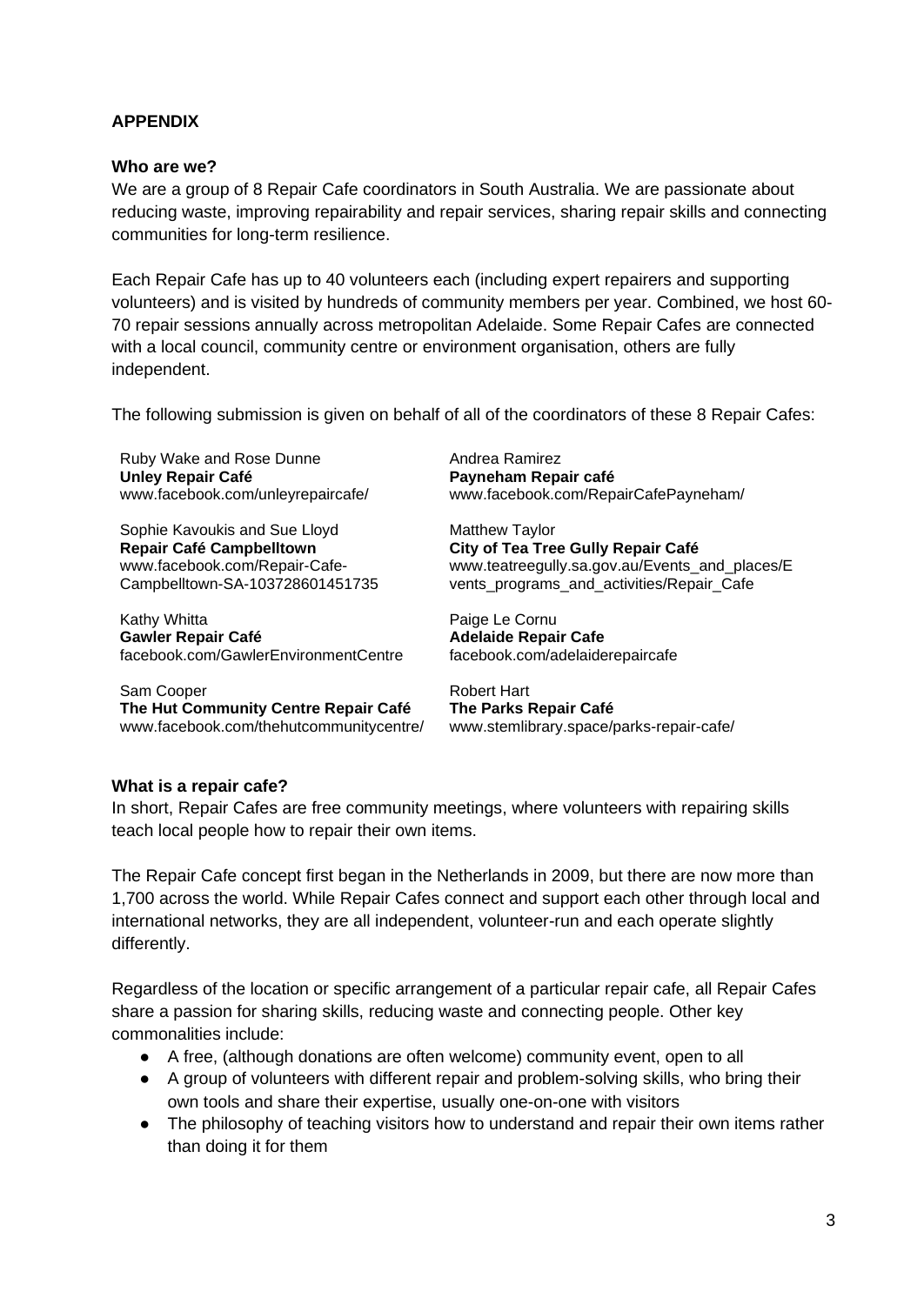- Rejecting capitalist ideals of high production, fast and mindless consumption, planned obsolescence and unsustainable use of resources (including human resources)
- Offer other concurrent activities like produce swaps, tool shares, recycling initiatives and tea/coffee



## *Unley Repair Café:*

- *Above - Volunteer Gordon, with an unrepaired (but diagnosed) Kenwood*
- *Right – in full swing, 2019*

### **Why repair cafes?**



Repair Cafes exist for a large number of positive reasons, which can be explained simply across the 3 pillars of sustainability:

#### **Environmental**

- **Minimising waste** repairing an item rather than throwing it away reduces the amount of broken items that end up as waste to landfill
- **Minimising resource needs** by extending the life of an existing item and negating the need to purchase a new one, we reduce the demand on materials needed to fabricate said new item
- **Minimising carbon emissions** repairing reduces transport miles needed to purchase an entire new item (parts likely to weigh less, have less material demand)
- **Encouraging environmental behaviours** The existence of repair cafes helps to shift people's headspace around their consumption and purchase choices, encouraging them to think about the design, fabrication, materials and lifespan of items. This in turn encourages people to consider and often reduce their broader impact on the environment.

Social

● **Working together** - repair sessions connect diverse people over a common problem or interest - this helps build goodwill among facets of society that wouldn't otherwise link together